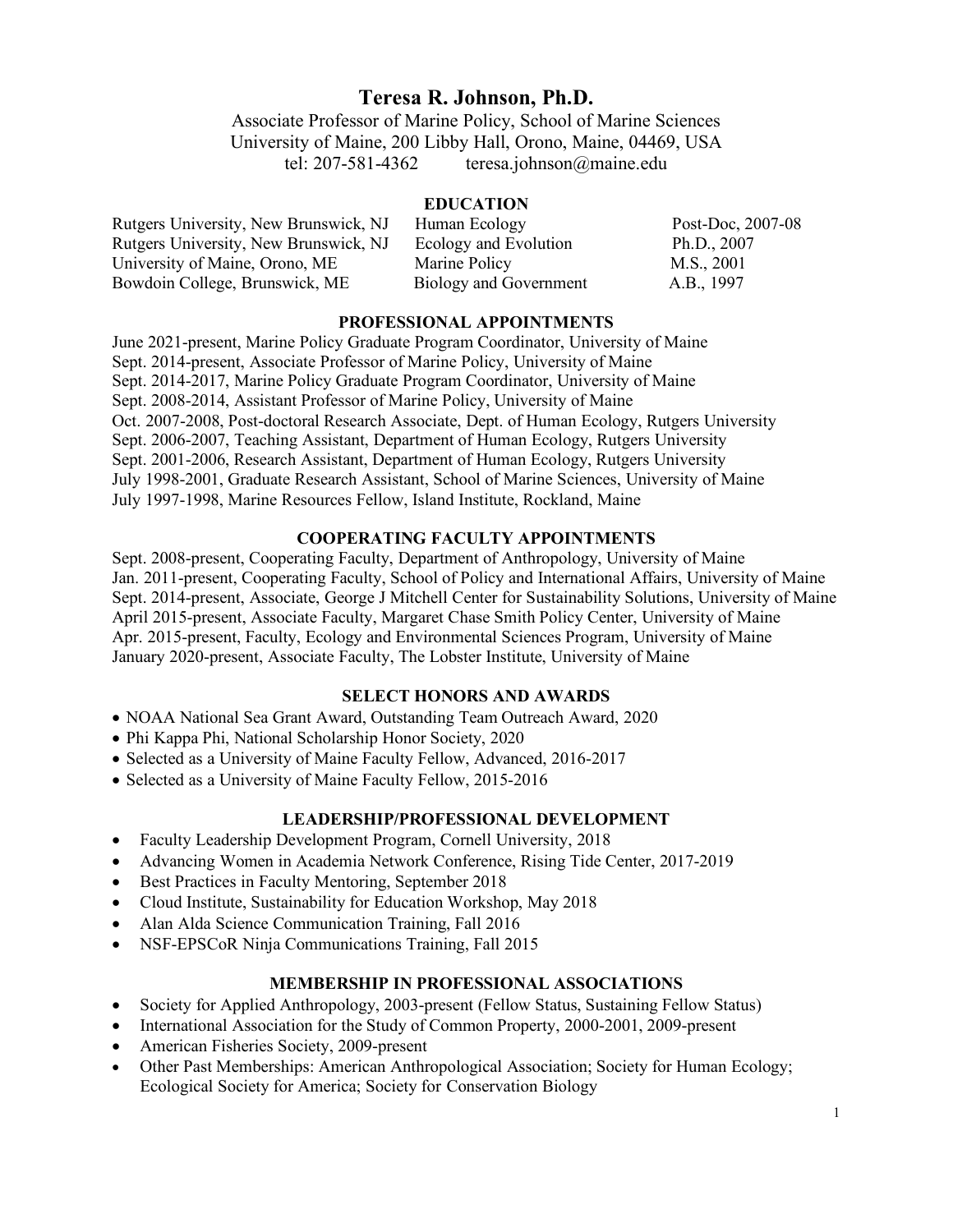## **PEER REVIEWED PUBLICATIONS (**Grad Students, Post-docs)

- 1. Yan, J., Beard, K., & **Johnson, T.R.** (2021). A quantitative assessment of spatial patterns of sociodemographic change in Coastal Maine: one process or many? *Applied Geography*. https://doi.org/10.1016/j.apgeog.2021.102502
- 2. **Johnson, T.R.** 2020. Reflecting on Maine's Changing Productive Coastal Region. *Maine Policy Review*, 29(2):91-97.
- 3. Mazur, M. D., & **Johnson, T. R.** (2020). Effects of increases in fishery resource abundance on conservation compliance. *Marine policy*, doi.org/10.1016/j.marpol.2020.104217
- 4. Bricknell, I.R., Birkel, S.D., Brawley, S.H., Van Kirk, T., Hamlin, H., Capistrant-Fossa, K., Huguenard, K., Van Walsum, G., Liu, Z.L., Zhu, L. H., Grebe, G., Taccardi, E., Miller, M., Preziosi, B.M., Duffy, K., Byron, C.J., Quigley, C.T.C., Bowden T.J., Brady, D., Sappati, P.K., **Johnson, T.R.**, Beal, B.F., Moeykens, S. 2020. Resilience of cold water aquaculture: A review of likely scenarios as climate changes in the Gulf of Maine. *Reviews in Aquaculture.* https://doi.org/10.1111/raq.12483
- 5. **Johnson, T.R.**, Beard, K., Brady, D.C., Byron, C.J., Cleaver, C., Duffy, K., Keeney, N., Kimble, M., Miller, M., Moeykens, S., Teisl, M., van Walsum, G.P., & Yuan, J. (2019). A social-ecological system framework for marine aquaculture research. *Sustainability*, 11, 2522; doi:10.3390/su11092522
- 6. Ovitz, K.L. and **Johnson, T.R.**, 2019. Seeking sustainability: Employing Ostrom's SESF to explore spatial fit in Maine's sea urchin fishery. *International Journal of the Commons*, 13(1), pp.276–302. DOI: *http://doi.org/10.18352/ijc.866*
- 7. **Johnson, T.R.** & Hanes, S.P. (2019). Considering social carrying capacity in the context of sustainable ecological aquaculture. In Morrissey. J.E. and C.P. Heidkamp (eds.), *Towards Coastal Resilience and Sustainability,* Routledge.
- 8. **Johnson, T.R**. & Mazur, M. (2018). A mixed method approach to understanding the graying of Maine's lobster fleet. *Bulletin of Marine Science*, 94(3):1185-1199.
- 9. Cleaver, C., **Johnson, T.R**., Hanes, S.P., & Pianka, K. (2018). From fishers to farmers: Assessing aquaculture adoption in a training program for commercial fishers. *Bulletin of Marine Science*, *94*(3):1215-1222.
- 10. Ebel, S.A., Beitl, C.M., Runnebaum, J., Alden, R., & **Johnson, T.R.** (2018). The power of participation: Challenges and opportunities for facilitating trust in cooperative fisheries research in the Maine lobster fishery. *Marine Policy*, *90*:47-54
- 11. Brewer, J., Springuel, N., Wilson, J., Alden, R., Morse, D., Schmitt, C., Bartlett, C., **Johnson, T.**, Guenther, C., & Brady, D. (2017). Engagement in a public forum: Knowledge, action, and cosmopolitanism. *Antipode*, 49(2):273-293.
- 12. Thompson, C., **Johnson, T.R.**, Hanes, S.P. (2016). Vulnerability of fishing communities undergoing gentrification. *Journal of Rural Studies,* 45:165-174.
- 13. Levesque, V., Bell, K., Calhoun, A., & **Johnson, T.** (2016). Turning contention into collaboration: Engaging power, trust and learning in collaborative networks. *Society and Natural Resources*, 30(2):245-260.
- 14. **Johnson, T.R.**, K. Athearn, S. Randall, M. Garland, K. Ross, K. Cline, C. Peterson, R. Alden, & C. Guenther. (2015). Profiles of sixteen eastern Maine fishing communities. Maine Agricultural and Forest Experiment Station Miscellaneous Report 446. (peer reviewed)
- 15. Hart, D., Bell, K., Lindenfeld, L., **Johnson, T. R.**, Ranco, D. (2015). Strengthening the role of universities in addressing sustainability challenges: The Sustainability Solutions Initiative as an institutional experiment. *Ecology and Society*, 20(2):4. http://dx.doi.org/10.5751/ES-07283-200204
- 16. Henry, A.M., & **Johnson, T.R.** (2015). Understanding social resilience in the Maine lobster industry. *Marine and Coastal Fisheries*. 7(1):33-43.
- 17. **Johnson, T.R.**, Jansujwicz, J., & Zydlewski, G. (2015). Tidal power development in Maine: Stakeholder identification and perceptions of engagement. *Estuaries and Coasts*, 38(S1):266-278.
- 18. Jansujwicz, J.S., & **Johnson, T.R.** (2015). Understanding and informing permitting decisions for tidal power development in Maine. *Estuaries and Coasts,* 38(S1):253-265.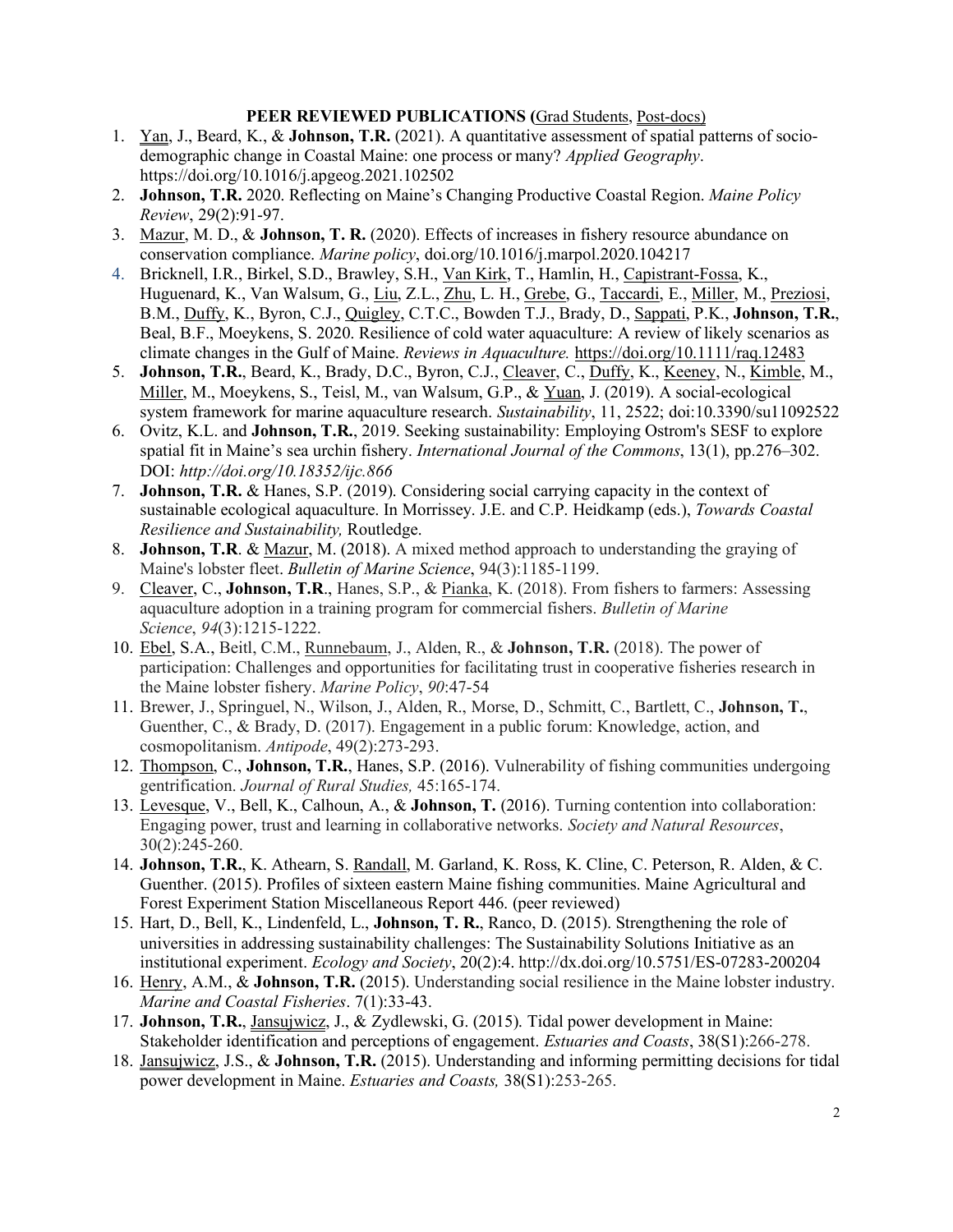- 19. Teisl, M., McCoy, S., Marrinan, S., Noblet, C.L., **Johnson, T.**, Wibberly, M., Roper, R., & Klein, S. (2015). Will offshore energy face 'fair winds and following seas'?: Understanding the factors influencing marine energy acceptance. *Estuaries and Coasts,* 38(S1):279-286.
- 20. Stoll, J.S. & **Johnson, T.R.** (2014). Under the banner of sustainability: The politics and prose of an emerging US federal seafood certification. *Marine Policy*, 51:415-422.
- 21. **Johnson, T.R.**, Henry, A., Thompson, C. (2014). Identifying qualitative indicators of social resilience in small-scale fishing communities: An emphasis on perceptions and practice. *Human Ecology Review*, 20(2):97-115
- 22. Jansujwicz, J.S., **Johnson, T.R.** (2014). The Maine Tidal Power Initiative: Transdisciplinary sustainability science research for the responsible development of tidal power. *Sustainability Science,*  doi: 10.1007/s11625-014-0263-7.
- 23. Wilson, J., Acheson, J., & **Johnson, T.** (2013). The cost of useful knowledge and collective action in three fisheries. *Ecological Economics,* 96:165-172.
- 24. **Johnson, T.R.**, Wilson, J.A., Cleaver, C., Morehead, G., & Vadas, R. (2013). Modeling fine scale urchin-kelp dynamics: Implications for fisheries management. *Fisheries Research,* 141:107-117.
- 25. Gorczyca, E., Lyons, P., Leahy, J., **Johnson, T.**, & Straub, C. (2013). Improving family forest knowledge transfer through social network analysis. *Journal of Applied Environmental Education and Communication,* 11 (3-4):157-165.
- 26. Wilson, J., Hill, J., Kersula, M., Wilson, C.L., Whitsel, L., Yan, L., Acheson, J., Chen, Y., Cleaver, C., Congdon, C., Hayden, A., Hayes, P., **Johnson, T.**, Morehead, G., Steneck, R.S., Turner, R., Vadas, R., & Wilson, C.J. (2012). Costly information and the evolution of self-organization in a small, complex economy. *Journal of Economic Behavior and Organization,* 90:S76-S93. doi:10.1016/j.jebo.2012.12.019
- 27. **Johnson, T.R.**, & McCay, B.J. (2012). Trading expertise: The rise and demise of an industry/government committee on survey trawl design. *Maritime Studies,* 11:14. doi:10.1186/2212- 9790-11-14
- 28. **Johnson, T.R.**, Wilson, J.A., Cleaver, C., & Vadas, R. (2012). Social-ecological scale mismatches and the collapse of the Maine sea urchin fishery. *Ecology and Society*, 17 (2):15. doi:10.5751/ES-04767-170215
- 29. **Johnson, T.,** & Zydlewski, G.B. (2012). Research for the sustainable development of tidal power in Maine. *Maine Policy Review,* 21 (1):58-64.
- 30. Nenadovic, M., **Johnson, T.**, & Wilson, J. (2012). The process of implementing the Western Gulf of Maine area closure: The role and perception of fisher's ecological knowledge. *Ecology and Society,* 17 (1):20. doi:10.5751/ES-04431-170120.
- 31. Ramírez Sánchez, S., McCay, B.J., **Johnson, T.R.**, & Weisman, W. (2011). Surgimiento, formación, y persistencia de organizaciones sociales para la pesca ribereña de la península de Baja California: un enfoque antropológico. *Region y Sociedad,* 50 (51):71-99.
- 32. **Johnson, T.R.** (2011). Fishermen, scientists, and boundary spanners: Cooperative research in the US *Illex* squid fishery. *Society and Natural Resources,* 24 (3):242–255.
- 33. Murray, G., **Johnson, T.R.**, McCay, B.J., Danko, M., St. Martin, K., & Takahashi, S. (2010). Cumulative effects, creeping enclosure, and the marine commons of New Jersey. *International Journal of the Commons,* 4 (1):367-389.
- 34. **Johnson, T.R.** (2010). Cooperative research and knowledge flow in the marine commons. *International Journal of the Commons,* 4 (1):251-272.
- 35. **Johnson, T.R.** (2008). Fishers' knowledge in fisheries science and management, *Fish and Fisheries,* 9 (1):118
- 36. St. Martin, K., McCay, B., Murray, G., **Johnson, T.R.**, & Oles, B. (2007). Communities, knowledge, and fisheries of the future. *International Journal of Global Environmental Issues,* 7 (3): 221-239
- 37. **Johnson, T.R.,** & van Densen, W.L.T. (2007). Benefits and organization of cooperative research. *ICES Journal of Marine Science,* 64 (4):862-840.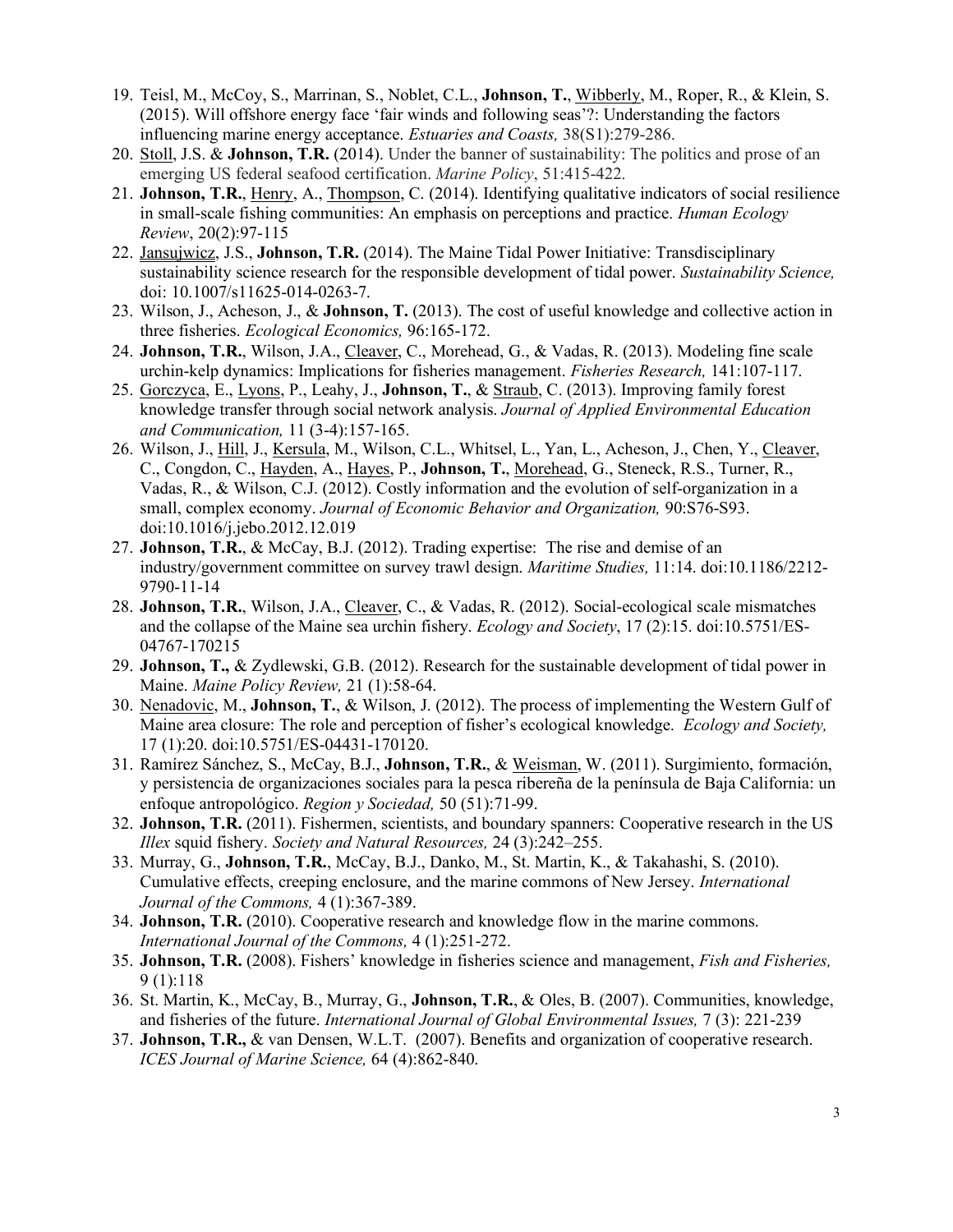## **PUBLICATIONS (NOT REFEREED)**

- 38. **Johnson, T.R**., and Hanes, S.P. (2018). Marine Aquaculture in Restructuring Regions: Understanding a Key Coastal Sustainability Transition. *Regions Magazine*, 308.
- 39. Jansujwicz, J.S., and **Johnson, T.R.** Human dimensions research on marine hydrokinetic energy. In: Maine *Proceedings of the 2nd International Conference on Environmental Interactions of Marine Renewable Technologies (EIMR 2014)* 28 April 02 May, Stornoway, Isle of Lewis, Outer Hebrides Scotland EIMR2014-259.
- 40. McCay, B.J., **Johnson, T.R.**, St. Martin, K., & Wilson, D.C. (2006). "Gearing up for improved collaboration: The potentials and limits of cooperative research for incorporating fishermen's knowledge." Pages 111-115 *in* A.N. Read and T.W. Hartley, editors. *Partnerships for a Common Purpose: Cooperative Fisheries Research and Management.* American Fisheries Society, Bethesda, MD.

#### **CONFERENCE PROCEEDINGS**

- Pastoors, M.A., Ulrich, C., Wilson, D.C., Röckmann, C., Goldsborough, D., Degnbol, D., Berner, L., **Johnson, T.**, Haapasaari, P., Dreyer, M., Bell, E., Borodzicz, E., Hauge, K.H., Howell, D., Mäntyniemi, S., Miller, D., Aps, R., Tserpes, G., Kuikka, S. & Casey, J. 2012. JAKFISH Policy Brief: Coping with uncertainty, complexity and ambiguity in fisheries management through participatory knowledge development. In: *ICES CM.* vol. L:16, International Council for the Exploration of the Sea (ICES), Copenhagen.
- Hayes, P.S., Wilson, J., Congdon, C.B., Yan, L., Hill, J., Acheson, J., Chen, Y., Cleaver, C., Hayden, A., **Johnson, T.**, Kersula, M., Morehead, G., & Steneck, R. 2011. A complex adaptive systems investigation of the social-ecological dynamics of three fisheries. Complex Adaptive Systems: Energy, Information and Intelligence: AAAI Fall Symposium Series, North America, Nov. 2011. Available at: http://www.aaai.org/ocs/index.php/FSS/FSS11/paper/view/4195. Date accessed: 01 Mar. 2012. (refereed).
- **Johnson, T.R.** 2009. Building capacity for stakeholder participation and knowledge production in fisheries management through cooperative research. Proceedings from the International Marine Conservation Congress, May 2009 (refereed).
- **Johnson, T.R.** 2008. Assessing the meaning of collaboration: How stakeholders define cooperative research. In: *ICES CM.* vol. O:12, International Council for the Exploration of the Sea (ICES), Copenhagen.

## **TECHNICAL REPORTS**

- **Johnson, T.R**. 2020. *2020 Aquaculture in Shared Waters Training Course: Summary Report for Instructors*. Technical report, University of Maine: Orono, Maine.
- **Johnson, T.R**. 2019. *2018 Aquaculture in Shared Waters Training Course: Summary Report for Instructors*. Technical report, University of Maine: Orono, Maine.
- **Johnson, T.R.** and Cleaver, C. 2017. *2016 Aquaculture in Shared Waters Training Course: Summary Report for Instructors*. Technical report, University of Maine: Orono, Maine.
- **Johnson, T.R.** and Belknap, C. (2015). *2015 Aquaculture in Shared Waters Training Course: Summary Report for Instructors*. Technical report, University of Maine: Orono, Maine.
- **Johnson, T.R.** and Pianka, C. (2015). *2013 Aquaculture in Shared Waters Training Course: Summary Report for Instructors*. Technical report, University of Maine: Orono, Maine.
- **Johnson, T.R**., Henry, A., Thompson, C. (2014). In Their Own Words Fishermen's Perspectives of Community Resilience. Maine Sea Grant Research-in-Focus Report. Maine Sea Grant, Orono, ME.
- Peterson, M., Zydlewski, G., Xue, H., & **Johnson, T.R.** (2014). Maine Tidal Power Initiative: Environmental Impact Protocols for Tidal Power. University of Maine Office of Research and Sponsored Programs: Grant Reports.
- Pastoors, M.A., Ulrich, C.M., Wilson, D.C., Röckmann, C., Goldsborough, D., Degnbol, D., Berner,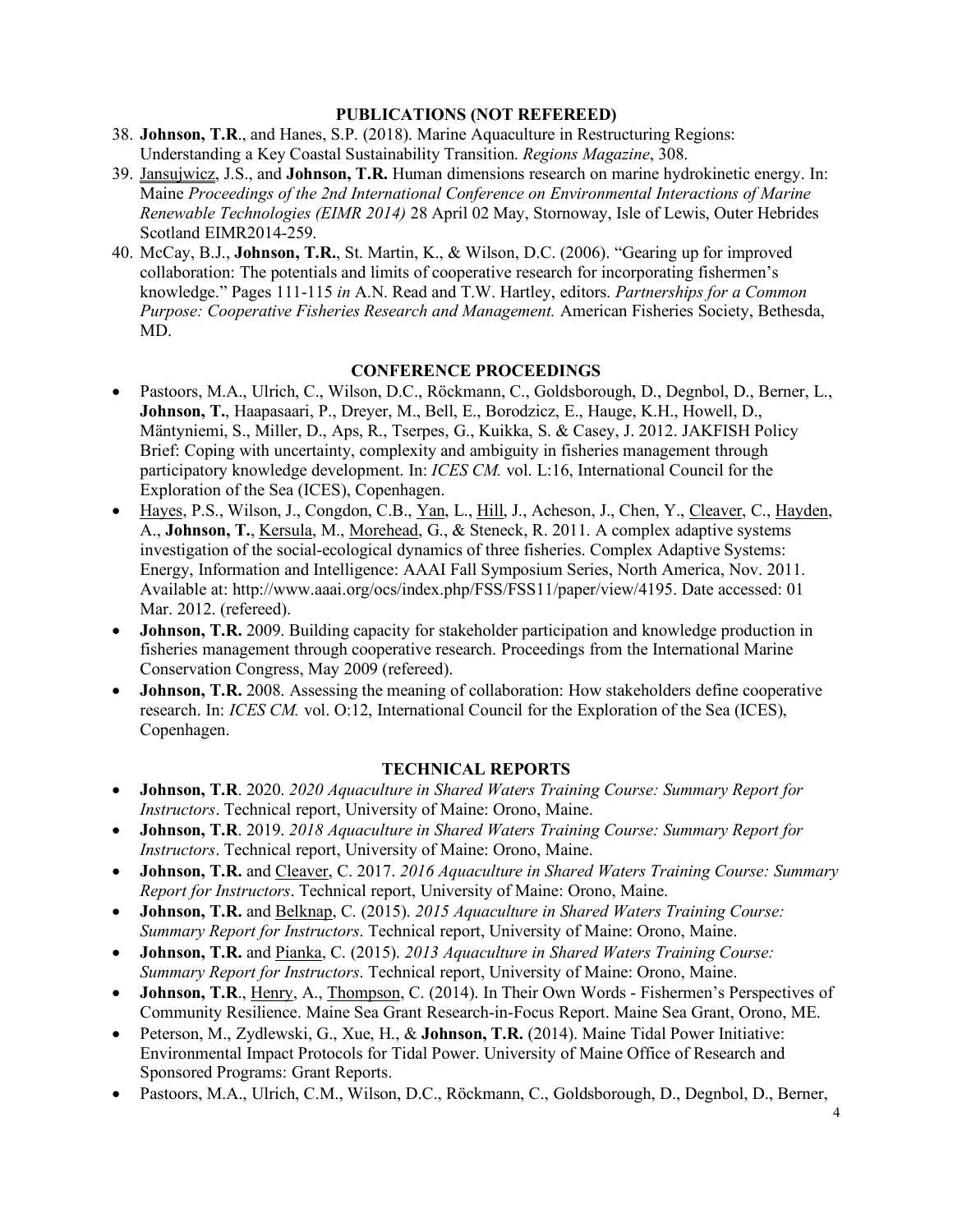L., **Johnson, T.**, Haapasaari, P., Dreyer, M., Bell, E., Borodzicz, E., Hiis Hauge, K., Howell, D., Mäntyniemi, S., Miller, D., Aps, R., Tserpes, G., Kuikka, S., & Casey, J. 2012. Final Report: Judgment and knowledge in fisheries involving stakeholders (JAKFISH). Report to the European Commission within the Seventh Framework Programme (2007-13). February 2012.

- Pomeroy, R., Pollnac, R., Maas, A., Peros, J., Grimly, S., Hayden, A., **Johnson, T.** 2010. Goals and concerns of fishery stakeholders in the development of catch share management in New England. Report submitted to the Environmental Defense Fund. July 2010.
- ICES. 2009. Report of the Working Group on Fishery Systems (WGFS), 12–16 October 2009, ICES Headquarters, Copenhagen. ICES CM 2009/RMC:11; 63 pp. (contributing writer and participant).
- ICES. 2008. Report of the Working Group on Fishery Systems (WGFS), 13–17 October 2008, ICES Headquarters, Copenhagen. ICES CM 2008/RMC:07; 49 pp. (contributing writer and participant).
- St. Martin, K., McCay, B., **Johnson, T.**, & Rohrbach, T. 2005. Assessing recreational fishing communities: A report to the National Marine Fisheries Service. Rutgers the State University, New Brunswick, New Jersey.
- St. Martin, K., **Johnson, T.**, & Rohrbach, T. 2005. A profile of recreational fishing in Point Pleasant New Jersey: A report to the National Marine Fisheries Service. Rutgers the State University, New Brunswick, New Jersey.
- ICES. 2004. Report of the Working Group on Fishery Systems (WGFS), 26-30April 2004, CEFAS, Lowstoft. ICES CM 2004/RMC:07. (contributing writer and participant).
- McCay, B.J., Oles, B., Stoffle, B., Bochenek, E., St. Martin, K., Graziosi, G., **Johnson, T.**, & Lamarque, J. 2002. Social impact assessment, Amendment 9, squid, Atlantic Mackerel, and Butterfish FMP. A Report to the Mid-Atlantic Fishery Management Council, Rutgers the State University, New Brunswick, New Jersey, June 27, 2002.
- McCay, B.J., Oles, B., Stoffle, B., Bochenek, E., St. Martin, K., Graziosi, G., **Johnson, T.**, & Lamarque, J. 2002. Port and community profiles, Amendment 9, squid, Atlantic Mackerel, and Butterfish fishery management plan: A report to the Mid-Atlantic Fishery Management Council. Rutgers the State University, New Brunswick, New Jersey, June 27, 2002.
- McCay, B.J., Wilson, D.C., Lamarque, J., St Martin, K., Bochenek, E., Stoffle, B., Oles, B., & **Johnson, T**. 2002. Port and community profiles and social impact assessment, Amendment 13 of the Surfclam and Ocean Quahog fishery management plan: A report to the Mid-Atlantic Fishery Management Council. Rutgers the State University, New Brunswick, New Jersey, February 2002.
- **Johnson, T.**, & Stoffle, B. 2002. Commercial and recreational fishermen's perspectives on Weakfish: An examination of the alternatives related to by-catch, size, and creel limits. Deliverable report for ASMFC Contract #02-0602, pursuant to NOAA Award #NA17FG2205.
- **Johnson, T.R.** 2001. Fisheries co-management. In Creating an Alternative Approach to Fisheries Management Workshop Proceedings, Maine Fishermen's Forum, Thursday March 1, 2001.
- **Johnson, T.R.**, Wilson, J.A., & Greenberg, J. 2001. State of Maine fisheries economic assessment model. Model and report prepared for the Maine Department of Marine Resources. July 2001.
- **Johnson, T.R.** 2000. Maine's small boat, near shore fishery. A report to the Maine Department of Marine Resources.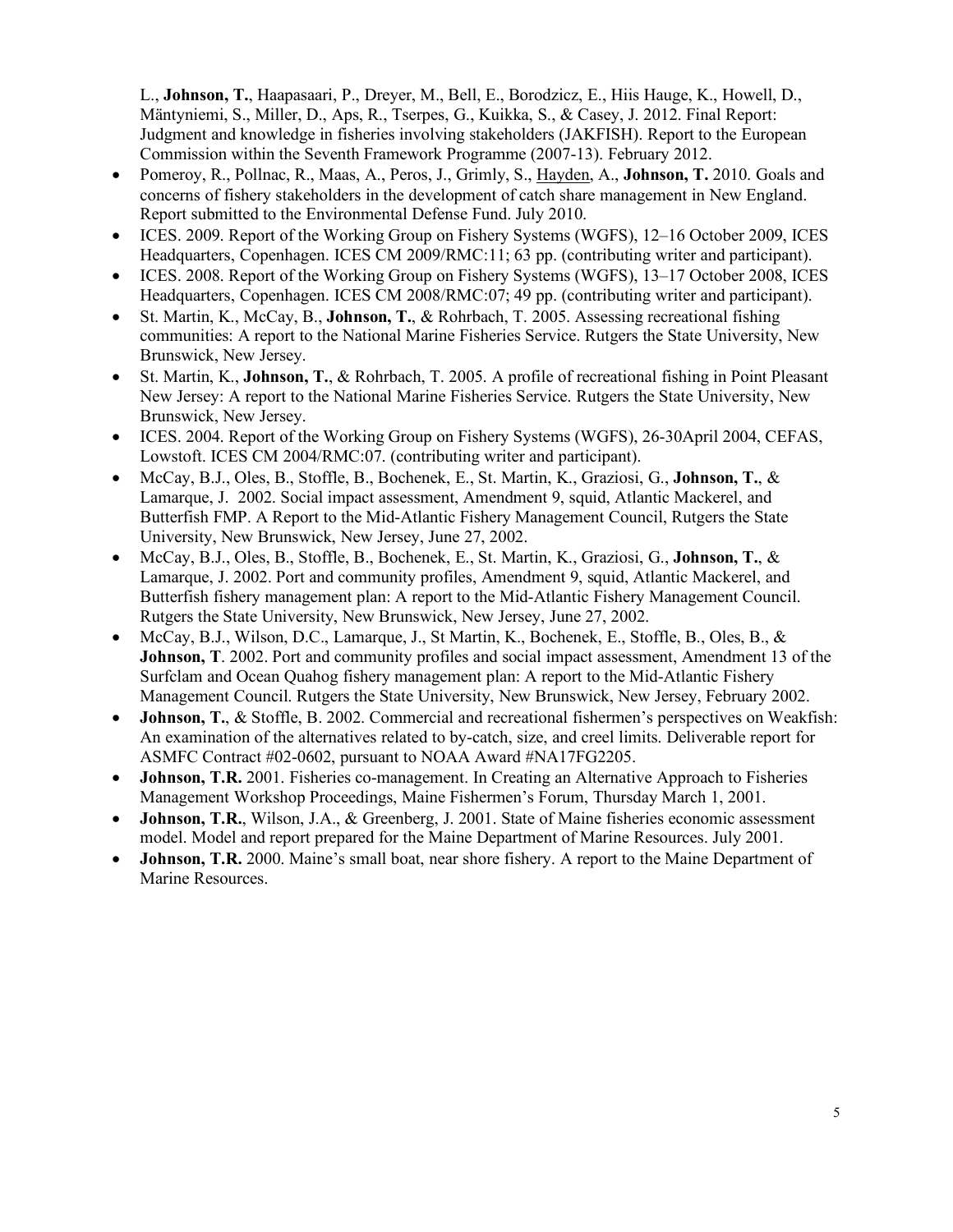## **GRANTS**

o Current Projects/Grants

- o University of Maine, Lobster Institute Award: Changes in Seasonality and Social Resilience in Maine's Lobster Industry. PI: **T. Johnson**. Dates: 9/1/2021-8/31/2022 (\$29,000)
- o National Sea Grant. Maine Aquaculture Hub. PI: G. Zydlewski. Co-PIs: **T. Johnson**, S. Belle, D. Bouchard, H. Cowperthwaite, C. Davis, Dates: 9/1/2019-8/31/2022 (\$1,199,996).
- o NOAA COCA. Climate change and adaptation in the Maine lobster (*Homarus americanus*) fishery. PI: K. Evans. Co-PIs: Y. Chen, A. Crawley, **T. Johnson**. Dates: /1/2019-8/31/2023 (\$293,009).
- o National Science Foundation NRT: One Health and the Environment, PI: M. Teisl, Co-PIs: A. Alyokhin and A. Lichtenwainer. (Role: Social Science Senior Researcher and Student Mentor). Dates: 9/1/2019-8/31/2024 (\$2,999,379).
- o University of Maine, Lobster Institute: Oral Histories and Resilience in the Maine Lobster Industry. PI: **T. Johnson**. Dates: 1/1/2021-6/30/2021 (\$15,627)
- Senator George J. Mitchell Center for Sustainability Solution FY19 Grant Program, Dates: 6/1/2018- 5/30/19. PI: Jansujwicz, J., Co-PIs: G. Zydlewski, G. Marafino, C. Bartlett**, T. Johnson**, L. McGarry, L. Rickard, K. Cammen, C. Noblet, S. De Urioste-Stone. Integrating and Sharing Data to Support Resilience in Coastal Maine Communities. (\$28,292.42)
- University of Maine, Fellowship for PhD Student M. Mazur, Co-PIs: **T. Johnson** and Y. Chen. Dates: 9/1/2017-8/3/ 2018. (\$20,000). Research area: Social resilience in the Maine lobster fishery.
- University of Maine Research Reinvestment Fund. Graduate Research Assistantship (for M. Mazur). CoPI: **T. Johnson**. Dates: 9/1/2016-8/31/2017. (\$20,000). Research area: Individual Based Modeling and the Maine lobster fishery.
- Maine Sea Grant Fellowship (for M. Mazur). Co-PIs: **T. Johnson** and Y. Chen. Dates: 9/1/2015- 8/31/2016. (\$20,000 stipend, tuition, health insurance, and \$5K research expenses). Research area: Maine lobster fishery.
- National Science Foundation. Maine EPSCoR. The Nexus of Coastal Marine Social Environmental System: Sustainable Ecological Aquaculture Network (SEANET). PI: C. Kim, D. Neivandt, B. Costa-Pierce, **T. Johnson**, P. van Walsum. (Roles: Co-PI; Theme 4 Co-Lead; SES Research Lead). Dates: 8/1/2014 to 7/31/2019. (\$20,000,000)
- National Science Foundation. Maine EPSCoR. Sustainability Solutions Initiative (SSI). Planning Grant: Technology development and socio-ecological considerations for second generation tidal turbines in Maine. PI: K. Thiagarajan. (Role: Senior Researcher). Dates: 4/1/2014-8/31/2014. (\$10,000)
- Maine Sea Grant Fellowship (for E. Maxwell). Co-PIs: **T. Johnson** and L. Incze. Dates: 9/1/2014- 8/31/2015. (\$20,000 stipend, tuition, health insurance, and \$5K research expenses). Research area: Maine soft-shell clam fishery.
- National Science Foundation EPSCOR Track 2. Collaborative Research: Strengthening the Scientific Basis for Decision-Making: Advancing Knowledge-Action Capacities in a Coupled Coastal-inland System. PI: M. Eckardt; Co-PIs: D. Hart, K. Bell, L. Lindenfeld. (Role: Senior Researcher). Dates: 9/1/2013-8/31/2016 (\$6,000,000; \$3,000,000 awarded to UMaine).
- National Sea Grant. Aquaculture in Shared Waters. PI: **T. Johnson**, Co-PI: D. Morse. Dates: 9/1/2012-8/31/2015 (\$299,213).
- Maine Sea Grant. The Seafood Links Project: Promoting Sustainable Seafood in Maine's Inland Areas. PI: L. Lindenfeld, Co-PI: **T. Johnson**. Dates: 3/1/13-2/28/14 (\$46,299).
- Maine Sea Grant Fellowship (for J. Runnebaum). Co-PIs: **T. Johnson** and Y. Chen). Dates: 9/1/2012- 8/31/2013. (\$20,000 stipend, tuition, health insurance, and \$5K research expenses). Research area: Tidal power.
- Maine Sea Grant Fellowship (for J. Vieser). Co-PIs: **T. Johnson** and G. Zydlewski). Dates: 9/1/2011- 8/31/2012. (\$20,000 stipend, tuition, health insurance, and \$5K research expenses). Research area: Human dimensions of tidal power.
- Department of Energy. Environmental Impact Protocols for Tidal Power. Co-PIs: M. Peterson, G.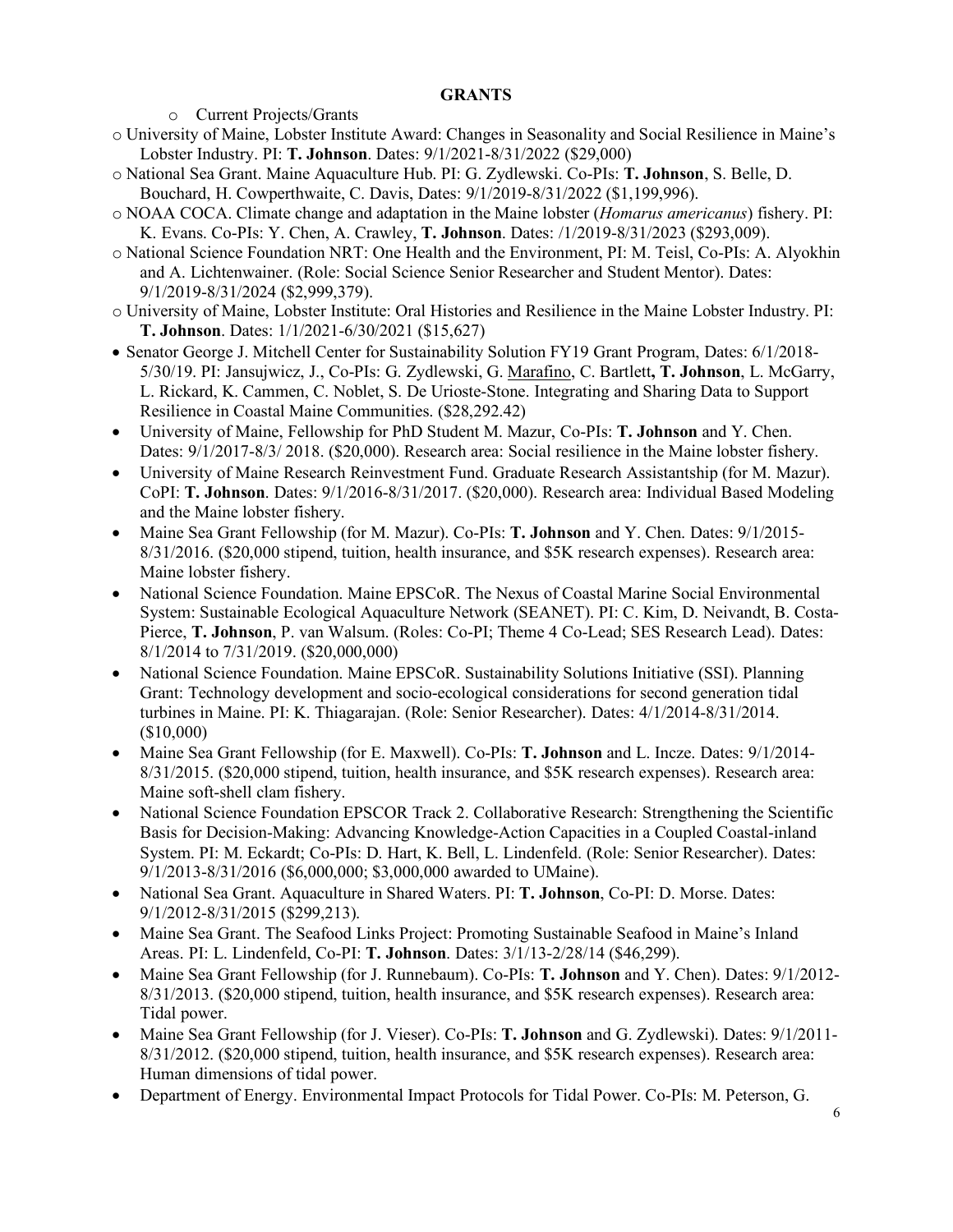Zydlewski, H. Xue, **T. Johnson**. Dates 10/1/2010 to 9/30/2011 (\$1,000,000).

- Saltonstall-Kennedy Grant Program (NOAA/DOC). A Study of the Social and Economic Capacity of Eastern Maine Fishing Communities: How Can Small-Scale Fishing Communities Participate in Catch Share Programs? PI: **T. Johnson**, Co-PI: K. Athearn. Dates: 9/1/2010 to 8/31/2012 (\$239,899).
- Maine Sea Grant. Assessing Vulnerability and Adaptive Capacity of Maine Fishing Communities. PI: **T. Johnson**. Dates: 3/1/2010 to 2/28/2012 (\$129,338).
- National Science Foundation, CNH: Fine-scale Dynamics of Human Adaptation in Coupled Natural and Social Systems: An Integrated Computational Approach Applied to Three Fisheries. PI: J. Wilson; Co-PIs: **T. Johnson**, J. Acheson, Y. Chen, R. Steneck. Dates: 10/1/2009 to 10/1/2012 (\$1,006,758).
- National Science Foundation EPSCOR Track 1. Sustainability Solutions Initiative (SSI). PI: M. Eckardt; Co-PIs: D. Hart, K. Bell, L. Lindenfeld, S. Jain. (Role: Senior Researcher). Dates: 7/1/2009 to 6/30/2014 (\$20,000,000). Senior Personnel.
	- o Subaward Project: Maine Tidal Power Initiative: Linking Knowledge to Action for Responsible Tidal Power Development. PIs: **T. Johnson** and G. Zydlewski. Subaward total: \$332,423
- University of Maine Center for Sustainability Solutions. Summer Research Planning Grant. Understanding the Social and Ecological Drivers of Local Conservation. Co-PIs: K. Bell, C. Colgan, **T. Johnson**, R. Lilieholm, J. Wilson, and L. Yan. Dates: 5/1/2009 to 8/30/2009 (\$31,827).

## **SELECT PROFESSIONAL PRESENTATIONS**

\*First author presenter, unless otherwise noted. Oral presentations, unless otherwise noted. Graduate Student, Post-doc authors

- **Johnson, T.R**. 2021. Using Social Science to Aid Workforce Development in Maine's Aquaculture Industry. Presentation at the Society for Applied Anthropology (SfAA) annual meeting. Virtual Meeting, March 2021 (*Session organizer*). (virtual)
- **Johnson, T.R.** and Hanes, S.P. 2020. Transitioning to a Blue Economy in Maine's Rural Coastal Region Coastal Transitions 2021. November 4, 2020. (virtual)
- **Johnson, T.R.** 2020. Social License to Operate. Oral presentation at the Fisheries and Offshore Wind Energy: Synthesis of the Science Workshop. October 16, 2020. (virtual)
- **Johnson, T.R.** and Hanes, S.P. 2020. Presentation at the Society for Applied Anthropology (SfAA) annual meeting, Albuquerque, NM, March 2020. (Co-organized 2 sessions) --- Cancelled due to COVID 19.
- Mazur, M.D., **Johnson, T.R.,** and Chen, Y. 2019. Evaluating changes in compliance in the Maine lobster fishery. Oral presentation at the American Fisheries Society annual meeting, Reno, NV, October 2019.
- Mazur, M.D., **Johnson, T.R.,** and Chen, Y. 2019. Informing fishery simulation with fishermen's knowledge: A case study of the Gulf of Maine American lobster fishery. Oral presentation at the ICES Annual Meeting, Gothenburg, Sweden, September 2019.
- Miller, M. and **Johnson, T.R.** 2019. Social and ecological factors influencing the sustainability of intertidal clam aquaculture. Oral presentation at the ICES Annual Meeting, Gothenburg, Sweden, September 2019.
- **Johnson, T.R.** 2019. A social scientist's reflections on translational research to inform marine environmental decision-making in Maine. Bridging across disciplines: connecting ecological and social sciences to achieve translational outcome. Annual meeting of the Ecological Society of America, Louisville, KY, August 2019. **(***Invited***)**
- **Johnson, T.R.**, and Hanes, S.P. 2019. Conflicts, communities, and carrying capacity: A critical look at marine aquaculture in Maine. Oral presentation at the American Association of Geographers (AAG) annual meeting, Washington, DC, April 2019.
- **Johnson, T.R.**, and Hanes, S.P. 2019. Conflicts, acceptance, and social carrying capacity of marine aquaculture in Maine. Presentation at the Society for Applied Anthropology (SfAA) annual meeting, Portland, OR, March 2019.
- **Johnson, T.R.**, and Hanes, S.P. 2018. Social carrying capacity of Marine Aquaculture: Lessons from Maine's Sustainable Ecological Aquaculture Network. Poster Presentation at the American Fisheries Society (AFS) annual meeting, Atlantic City, NJ, August 2018.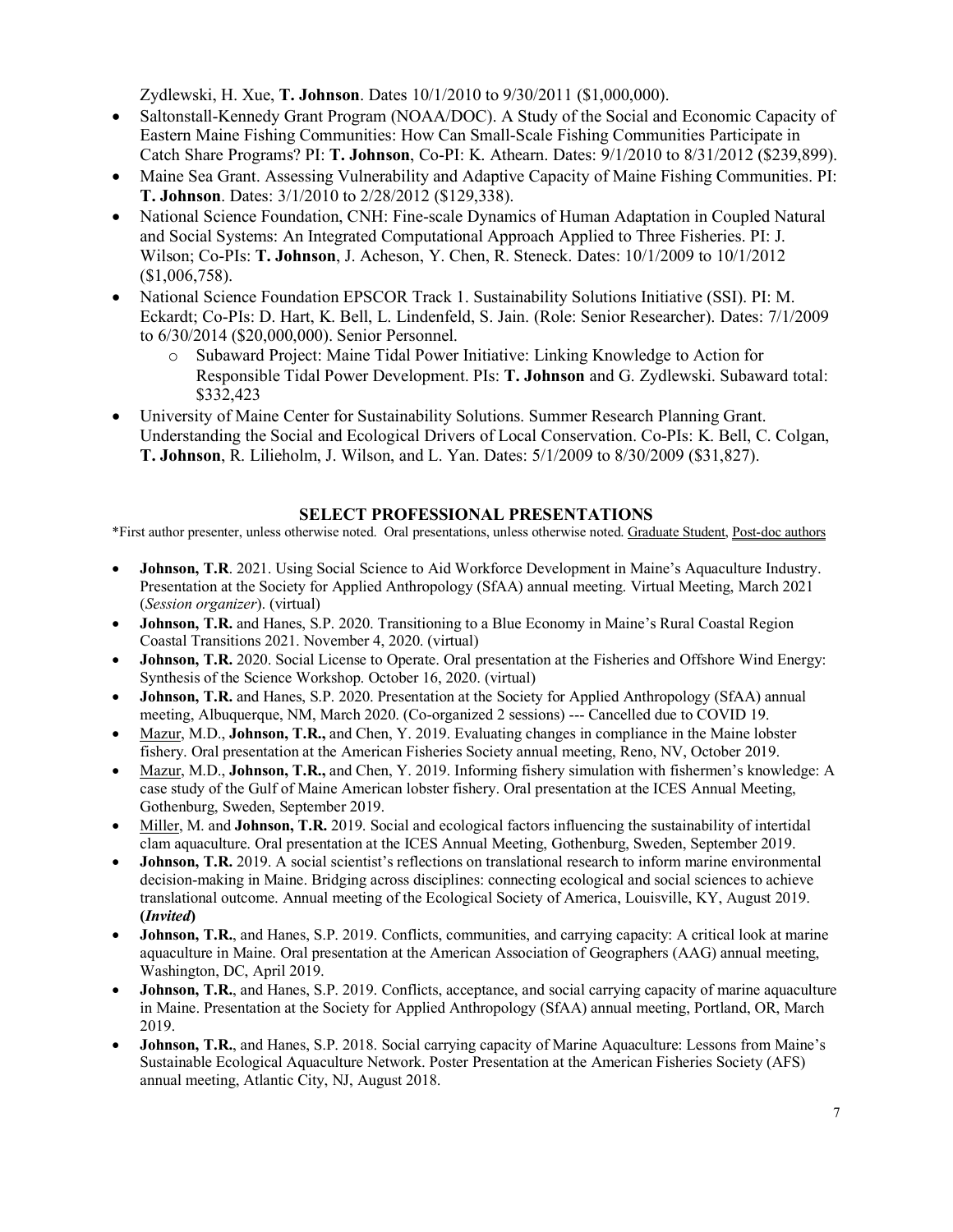- **Johnson, T.R.**, and Ovitz, K. 2018. Exploring participation and resilience in Maine's sea urchin fishery through mixed methods research. Presentation at the American Fisheries Society (AFS) annual meeting, Atlantic City, NJ, August 2018.
- Mazur, M. and **Johnson, T.R**. Incorporating Social Science into a Management Strategy Evaluation for the American Lobster Fishery. Presentation at the American Fisheries Society (AFS) annual meeting, Atlantic City, NJ, August 2018.
- Zydlewski, G., Vieser, J., Johnson, **T.R., Johnson**, N., Bartlett, C. 2018. Fisheries Conservation Conversations in Downeast Maine: Nexus with Tidal Power Development. Presentation at the American Fisheries Society (AFS) annual meeting, Atlantic City, NJ, August 2018.
- Cleaver, C. and **Johnson, T.R.** 2018. Is ear hanging the answer? Tracking scallop aquaculture in Maine. Presentation at the Society for Applied Anthropology (SfAA) annual meeting, Philadelphia, PA, April 2018. **(Co-session organizer, 2 sessions)**
- Miller, M. and **Johnson, T.R.** 2018. Social and Ecological Factors Influencing the Sustainability of Intertidal Clam Aquaculture. Presentation at the Society for Applied Anthropology (SfAA) annual meeting, Philadelphia, PA, April 2018.
- Cleaver, C., **Johnson, T.R.,** Hanes, S.P., and Pianka, K. 2017. Fishing to farming: Shellfish and seaweed aquaculture as a diversification strategy for wild capture harvesters. Presentation at the Coastal  $\&$  Estuarine Research Federation Conference (CERF), Providence, RI, November 2017.
- Miller, M. and **Johnson, T.R**. 2017. Social and Ecological Factors Influencing the Sustainability of Intertidal Clam Aquaculture. Presentation at the Coastal & Estuarine Research Federation Conference (CERF), Providence, RI, November 2017.
- Miller, M. and **Johnson, T.R**. 2017. Social and Ecological Factors Influencing the Sustainability of Intertidal Clam Aquaculture. Presentation at the International Council for the Exploration of the Sea (ICES) annual science conference, Fort Lauderdale, FL, September 2017.
- Ovitz, K. and **Johnson, T.R.** 2017. Examining co-management and social resilience in Maine's sea urchin fishery. Presentation at the International Symposium for Society and Natural Resource Management (ISSRM), Umea, Sweden, June 2017.
- **Johnson, T.R.**, Mazur, M. 2017. Graying of Maine's Lobster Fleet. Presentation at the 11th International Conference and Workshop on Lobster Biology and Management, Portland, ME, June 2017. **(Session Chair)**
- Cleaver, C., **Johnson, T.R.,** Hanes, S.P., and Pianka, K. 2017. Aquaculture as a diversification strategy for lobster harvesters. Abstract submitted for oral presentation at the 11th International Conference and Workshop on Lobster Biology and Management, Portland, ME, June 2017.
- Mazur, M., Li, B., Chang, J.H., **Johnson, T.** and Chen, Y. 2017. Evaluating the V-Notching conservation measure in the Maine lobster fishery. Presentation at the 11th International Conference and Workshop on Lobster Biology and Management, Portland, ME, June 2017.
- **Johnson, T.R.** and Hanes, S.P. 2017. Considering social carrying capacity of sustainable ecological aquaculture. Presentation at the Annual Association of American Geographers (AAG) Conference. Boston, MA, April 2017.
- Ovitz, K. and **Johnson, T.R.** 2017. Unlocking the flip: a harvester-led restoration effort in Maine's sea urchin fishery. Presentation at the Annual Association of American Geographers (AAG) Conference. Boston, MA, April 2017.
- **Johnson, T.R.,** Hanes, S.P. 2017. Social carrying capacity of sustainable ecological aquaculture in Maine. Oral presentation at the Society for Applied Anthropology (SfAA) annual meeting. Santa Fe, NM, March 2017. **(Session Chair/organizer)**
- Miller, M., **Johnson, T.R**. and Willis, T. 2017. Community Based Clam Aquaculture: An Alternative Growth and Management Regime. Presentation at the Society for Applied Anthropology (SfAA) annual meeting. Santa Fe, NM, March 2017. (presenter)
- Cleaver, C., **Johnson, T.R.,** Hanes, S.P., and Pianka, K. 2017. Fishing to farming: Aquaculture as a diversification strategy. Presentation at the Society for Applied Anthropology (SfAA) annual meeting. Santa Fe, NM, March 2017. (presenter)
- **Johnson, T.R.** 2017. Application of a Social-Ecological System Framework to Understand and Support Working Waterfronts. Maine Maritime Academy, Ocean Studies program, Castine, ME, February 2017. **(Invited)**
- **Johnson, T.R.,** Hanes, S. 2017. Assessing social carrying capacity of aquaculture in Maine (Session Chair). Northeast Aquaculture Conference and Expo. Providence, RI, January 2017. **(Invited, Session Chair)**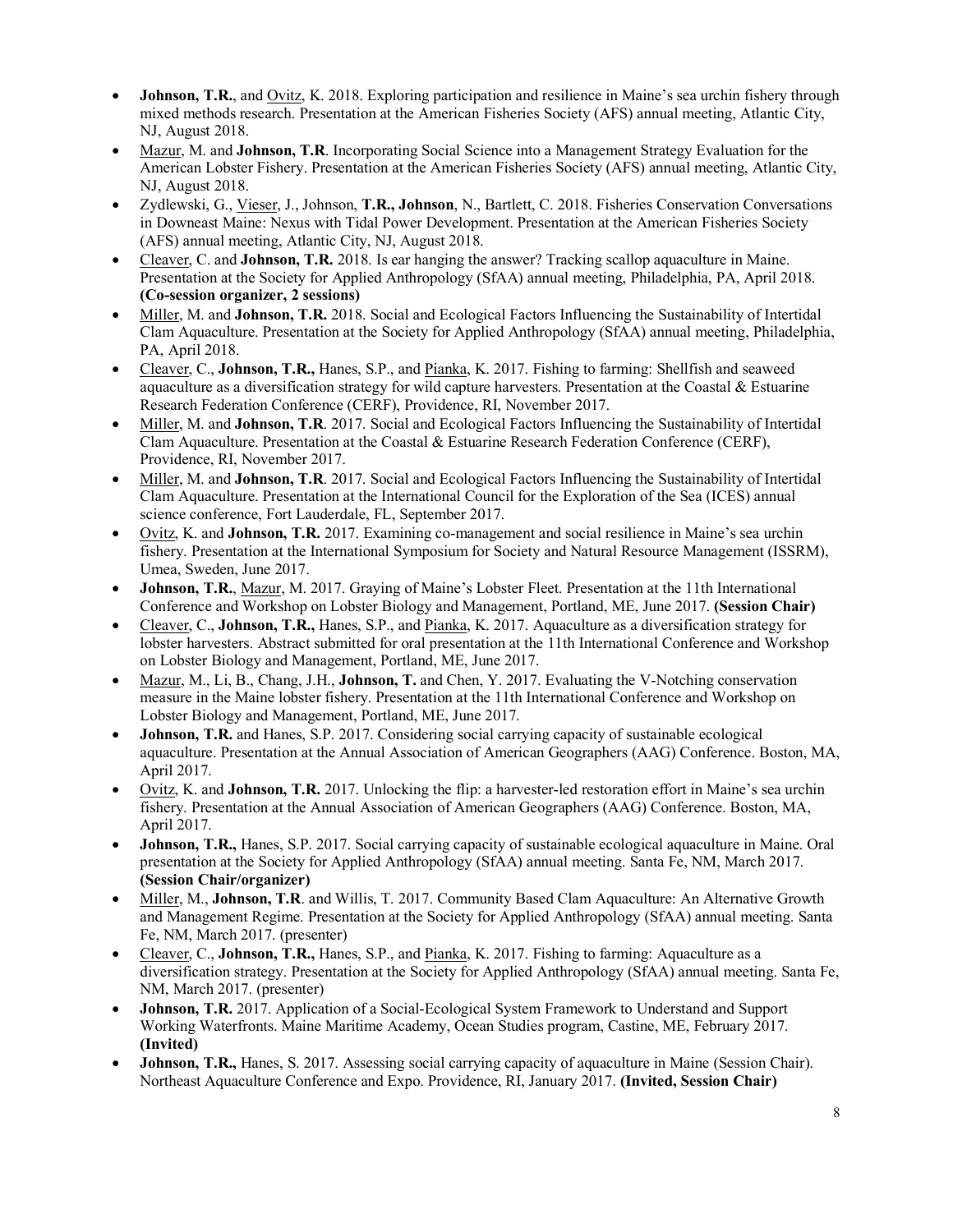- Ovitz, K. and **Johnson, T.R**. 2016. Examining harvester knowledge and fine-scale management in Maine's sea urchin fishery. Poster presented at the SCORAI conference, transitions beyond a consumer society. Orono, ME, June 2016.
- Maxwell, E.A. and **T.R. Johnson**. 2015. Propagating TURFs through partnerships: lessons from Maine's comanaged soft-shell clam fishery. Poster presentation at the Mote Fisheries Symposium, Sarasota, Florida, October 2015.
- **Johnson, T.R.** 2015. Digging into Maine's Shellfish Co-management System. Presentation at the Annual Meeting of the Society for Applied Anthropology, Pittsburgh, PA, March 2015. (Session organizer)
- **Johnson, T.R.** 2015. Panelist on Fishermen's Knowledge and Oral Histories at the Maine Fishermen's Forum, Rockport, ME, March 2015. **(Invited)**
- **Johnson, T.R.** 2015. NEST: Threats facing Maine's shellfish industry. Presentation at the Maine Fishermen's Forum, Shellfish Day. Rockport, ME, March 2015. **(Invited)**
- **Johnson, T.R.** 2014. Discussant: Diversification in Agriculture and Marine Systems. Remarks given at the Society for Human Ecology Conference, Bar Harbor, ME, October 2014. **(Invited)**
- Pianka, K., & **Johnson, T.R**, Hanes, S.P. 2014. Waterfronts that Work: Potential Adoption of Aquaculture by Commercial Fishermen. Presentation at the Society for Human Ecology Conference, Bar Harbor, ME, October 2014.
- **Johnson, T.R.** 2014. Social Resilience in Small-scale Fishing Communities: An Emphasis on Perceptions and Practice. Presentation at the Society for Human Ecology Conference, Bar Harbor, ME, October 2014.
- **Johnson, T.R.** 2014. Resilience in Maine Fishing Communities. Ocean Acidification Workshop. October 2014. **(Invited)**
- Jansujwicz, J.S., & **T.R. Johnson**. 2014. Human dimensions research on marine hydrokinetic energy in Maine. 2nd International Conference on Environmental Interactions of Marine Renewable Technologies (EIMR 2014), Stornoway, Isle of Lewis, Outer Hebrides Scotland, 28 April - 02 May, 2014
- Jansujwicz, J.S., & **Johnson, T.R.** 2014. Community acceptance of tidal power development in Maine. Presentation at the Annual Meeting of the Society for Applied Anthropology, Albuquerque, NM, March 2014.
- **Johnson, T.R.** 2014. Reclaiming the commons through catch shares. Presentation at the Annual Meeting of the Society for Applied Anthropology, Albuquerque, NM, March 2014.
- **Johnson, T.R.** 2013. Human dimensions research on tidal power development in Maine. Penobscot Marine Museum 2013 History Conference: Fish, Wind, and Tide: Maine's Future Resources? Hutchinson Center, Belfast, Maine, November 2013. **(Invited)**
- Koboski, T, Jansujwicz, J., Budzinski, C., & **Johnson, T**. "The Maine Tidal Power Initiative: Lessons Learned Through Collaborative Interdisciplinary Research" Poster Presented at the EPSCoR Conference University of Maine, Orono, ME, September 2013. *(Best Undergraduate Poster)*
- **Johnson, T.R.** 2013. Human dimensions research on the sustainable development of tidal energy: Lessons from Cobscook Bay, Maine. 2nd Marine Energy International Symposium: Developments in Renewable Energy. University of Maine, Orono, ME, September 2013. **(Research exchange with Hirosaki University, Japan)**
- Jansujwicz, J.S., & **Johnson, T.R.** 2013. Stakeholder engagement in tidal power development: implications for research, policy, and implementation. Presentation at the International Symposium on Society and Resource Management (ISSRM). Estes Park Center, CO, June 2013.
- Jansujwicz, J., & **Johnson, T.R.** 2013. Understanding factors influencing stakeholder acceptability in marine renewable energy development. Presentation at the Annual Meeting of the Society for Applied Anthropology, Denver, CO, March 2013.
- Henry, A., & **Johnson, T.R.** 2013. Vulnerability and resilience in Maine fishing communities: The complex and dynamic role of the American lobster fishery. Presentation at the Annual Meeting of the Society for Applied Anthropology, Denver, CO, March 2013.
- Wilson, J., Acheson, J., & **Johnson, T.** 2012. Search, communication, and the growth of persistent individual and group relations: Collective action in three different fisheries. Untrech University Conference: 'Design and Dynamics of Institutions for Collective Action'. A Tribute to Elinor Ostrom (1933-2012), Utrech, the Netherlands, November 29-December 1, 2012. (Presenter JA)
- Henry, A., & **Johnson, T.R.** 2012. Lobster as a source of vulnerability and resilience in Maine fishing communities. Presentation at The American Lobster in a Changing Ecosystem: A US-Canada Science Symposium, Portland, ME, November 2012. *{Awarded Best Presentation}*
- Wilson, J., Acheson, J., Chen, Y., **Johnson, T.**, & Steneck, R. 2012. Exploring new ways to understand and model the lobster and other fisheries. Presentation at The American Lobster in a Changing Ecosystem: A US-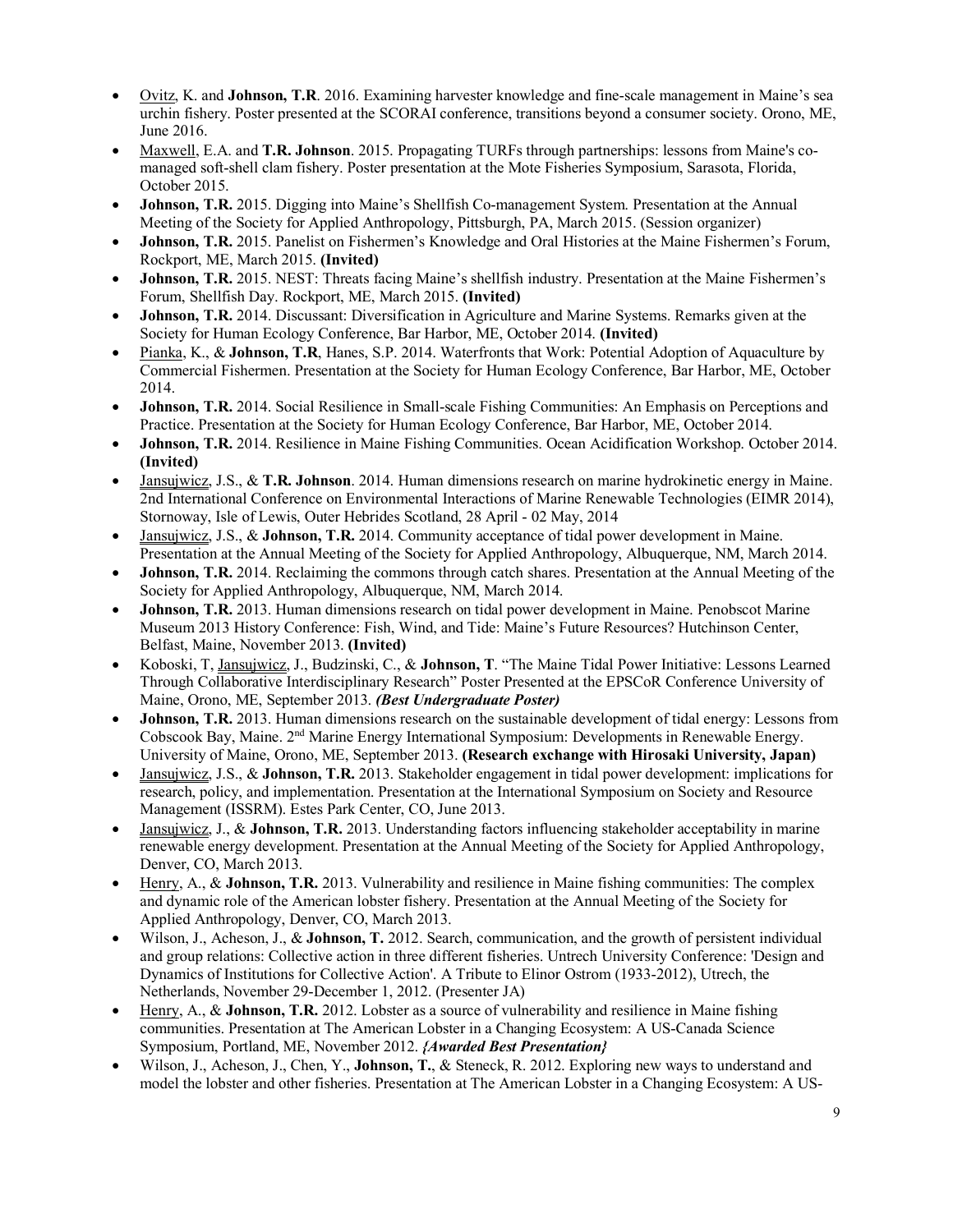Canada Science Symposium, Portland, ME, November 2012.

- Jansujwicz, J., & **Johnson, T.R.** 2012. Understanding and informing the process of tidal energy development in Maine. Annual meeting of the American Fisheries Society, Saint Paul, MN, August 2012.
- **Johnson, T.R.** 2012. Human dimensions and stakeholder involvement in marine renewable energy utilization. Marine Energy International Symposium. North Japan Research Institute for Sustainable Energy, Hirosaki University, Hirosaki, Japan, July 2012. **(Invited; Research exchange))**
- Jansjuwicz, J.S., & **Johnson, T.R.** 2012. Informing tidal energy development through stakeholder engagement. Oral Presentation at the Annual Meeting of the Society for Applied Anthropology, Baltimore, MD, March 2012.
- **Johnson, T.R.**, Henry, A., & Thompson, C. 2012. Understanding meanings of resilience in fishing dependent communities: Lessons from Maine. Oral Presentation at the Annual Meeting of the Society for Applied Anthropology, Baltimore, MD, March 2012.
- Thompson, C., & **Johnson, T.R.** 2012. Gentrification and vulnerability in Maine fishing communities. Oral Presentation at the Annual Meeting of the Society for Applied Anthropology, Baltimore, MD, March 2012.
- Condit, C., **Johnson, T.R.**, Wilson, J.A., & Chen, Y. 2012. Understanding an apparent conservation ethic in the US Western Atlantic Bluefin Tuna Fishery. Canadian Conference for Fisheries Research, Moncton, Canada, January 2012.
- **Johnson, T.R.** 2011. Research participant attitudes on industry-science collaborations in the Northeast US. Invited speaker at the Northeast Regional Collaborative Research Conference, Portsmouth, NH, October 2011. **(Invited)**
- Jansjuwicz, J.S., & **Johnson, T.R.** 2011. Riding the wave: Regional association of Research on the Gulf of Maine (RARGOM), Portsmouth, NH, October 2011.
- Henry, A., & **Johnson, T.R.** 2011. Assessing vulnerability and change in Eastern Maine fishing communities. Oral presentation at the American Fisheries Society Annual Meeting, Seattle, WA, September 2011.
- **Johnson, T.R.** 2011. Socio-ecological mismatches and the collapse of the Sea Urchin fishery. Reconciling Spatial Scales and Stock Structures for Fisheries Science and Management Workshop. Portsmouth, NH, June 2011.
- **Johnson, T.R.**, & Henry, A. 2011. Change, response, and vulnerability in Eastern Maine fishing communities. Presentation at the Annual Meeting of the Society for Applied Anthropology, Seattle, WA, March 2011.
- **Johnson, T.R.** 2011. Social networks and participation: Understanding the effect of organization on agreement. Presentation at the Judgment and Knowledge in Fisheries (JAKFISH) Symposium in Brussels, Belgium, March 2011. **(Invited)**
- J.A. Wilson, & **Johnson, T.R.** 2010. Coupled social-ecological systems (SES) research. Panel presentation and discussion at the Maine EPSCoR State Conference, University of Maine, November 2010. **(Invited**; copresenter**)**
- **Johnson, T.R.**, & Zydlewski, G. 2010. Maine Tidal Power Initiative: Linking knowledge to action for the responsible development of tidal power. Presentation at the Renewable Ocean Energy and the Marine Environment Symposium, Palm Beach, FL, November 2010.
- **Johnson, T.R.**, & Wilson, J.A. 2010. Panel presentation and discussion about the work of Elinor Ostrom (in preparation of her campus visit). The Sustainability Solutions Initiative, University of Maine, October 2010. **(Invited**; co-presenter).
- **Johnson, T.R.**, Wilson, J.A., Acheson, J. 2010. Competition, cooperation, and learning in the marine commons: Implications for collective action. Presentation at the North American Regional Meeting of the International Association for the Study of the Commons (IASC), University of Arizona, September 2010. **(Panel chair)**
- Maine Tidal Power Initiative. 2010. Oral and poster presentation to the U.S. Secretary of Energy Steven Chu at the University of Maine AEWC, June 2010. **(Social science team leader)**
- **Johnson, T.R.** 2010. Networks and community-based management: Rebuilding fisheries and preserving communities. Presentation at the Annual Meeting of the Society for Applied Anthropology, Merida, Mexico, March 2010.
- **Johnson, T.R.** 2009. Cooperative fisheries research in the US. Presentation to the ICES Working Group on Fisheries Systems, Copenhagen, Denmark, October 2009. **(Invited)**
- **Johnson, T.R.** 2009. Building capacity for stakeholder participation and knowledge production in fisheries management through cooperative research. Presentation at the International Marine Conservation Congress 2009 meeting, Washington, D.C., May 2009.
- **Johnson, T.R.** 2009. Stakeholder perspectives on industry-science cooperative research. Presentation at the annual meeting of the Society for Applied Anthropology, Santa Fe, NM, March 2009.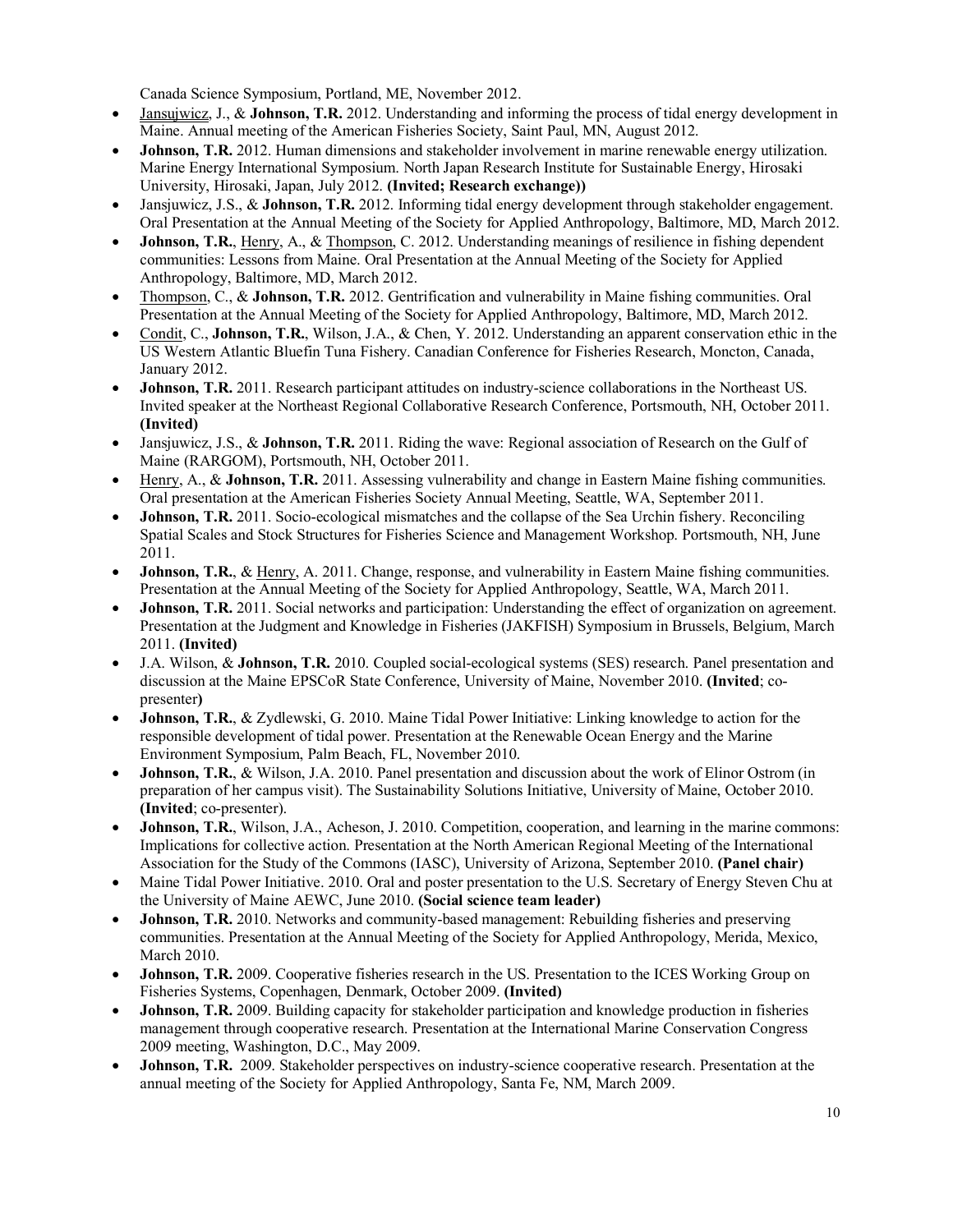- Murray, G., **Johnson, T.R.**, McCay, B., Danko, M., St. Martin, K., & Takahashi, S. 2009. Assessing cumulative effects of fishery regulations through oral histories: Case studies from New Jersey fisheries. Presentation at the Annual Meeting of the Society for Applied Anthropology, Santa Fe, New Mexico, March 2009. (presenter)
- **Johnson, T.R.** 2009. Population dynamics: Community, science, and policy in the Gulf of Maine fisheries. Panel presentation at the History and Policy in the Northeast Forum, University of Maine, February 2009. **(Invited)**
- **Johnson, T.R.** 2009. Assessing cooperative research as an approach for integrating fishers' EBK in science and management: Cases from the Northeastern US. Presentation at the FEK, FEK & Ways of Knowing the Sea: The Integration Project Symposium, Memorial University of Newfoundland. February 2009. **(Invited)**
- **Johnson, T.R.** 2008. Managing uncertainty and risk: Cooperative research in the Northeast US. Presentation to the ICES Working Group on Fisheries Systems, Copenhagen, Denmark. October 2008. **(Invited)**
- **Johnson, T.R.** 2008. Assessing the meaning of collaboration: How stakeholders define cooperative research. Presentation at the ICES 2008 Annual Science Meeting, Halifax, Nova Scotia. September 2008.
- Murray, G., **Johnson, T.R.**, McCay, B., St. Martin, K., & Takahashi, S. 2008. Cumulative effects, creeping enclosure, and the marine commons of New Jersey. Presentation at the International Association for the Study of the Commons, Cheltenham, England. July 2008.
- McCay, B., Murray, G., **Johnson**, **T.R.**, St. Martin, K., & Takahaski, S. 2008. Creeping enclosure in marine fisheries: Reports from New Jersey fishermen. 64th Northeast Fish and Wildlife Conference, Galloway, New Jersey. April 2008. **(TRJ presenter)**
- **Johnson, T.R.** 2007. Managing the science/non-science boundary through cooperative research in the Northeast US. Presentation at the American Anthropological Association Meeting. Washington, D.C. November 2007.
- **Johnson, T.R.** 2006. Improving the collection of fishery-independent data: The Trawl Survey Advisory Panel. Presentation at the ICES Symposium on Fishing Technology in the 21st Century. Boston, MA. November 2006.
- St. Martin, K., Wilson, D., McCay, B., & **Johnson, T.** 2006. Scale, knowledge, and participation in ecosystem approach management strategies: Lessons from North Sea and Northeastern US. Presentation at the ICES Symposium on Fisheries Management Strategies. Galway, Ireland. June 2006.
- **Johnson, T.R.**, & van Densen, W.L. 2006. The organization and implications of cooperative research. Presentation at the ICES Symposium on Fisheries Management Strategies. Galway, Ireland. June 2006.
- McCay, B.J., & **Johnson, T.R.** 2005. Social, cultural, and economic impacts of working cooperatively: How is fishermen's knowledge incorporated? Presentation to the American Fisheries Society Symposium: Partnerships for a common Purpose: Cooperative Fisheries Research and Management. September 2005. **(Invited; TRJ presenter and panel member)**
- **Johnson, T.R.** 2004. Preliminary results: examining the fate of experience-based knowledge in the science policy process. Presentation to the ICES Working Group on Fishery Systems. Lowstoft, UK. April 2004. **(Invited)**
- St. Martin, K., & **Johnson, T.** 2004. Inventing communities of fishers in the Northeast US: emerging methods for fisheries impact assessment. International Association for the Study of Common Property, Oaxaca, Mexico, August 2004.
- McCay, B., St. Martin, K., Oles, B., Stoffle, B., Lamarque, J., Broskey, K., Takahashi, S., & **Johnson, T.** 2004. The Mid-Atlantic fishing communities project. Poster at the NEFSC's Eighth Science Symposium, Atlantic City, NJ, February 3-5, 2004.
- **Johnson, T.R.** 2003. Hey what about us? Recreational fishing as the basis for community. Presentation at the Annual Meeting of the Society for Applied Anthropology. Portland, OR, March 2003.
- **Johnson, T.R.** 2002. Modeling imperfect feedback in complex marine systems. Seminar presented to the Rutgers University Graduate Program in Ecology and Evolution seminar series, New Brunswick, NJ, February 2002. **(Invited)**
- **Johnson, T.R.** 2001. Capturing feedback in complex marine ecosystems. Department of Human Ecology Brown Bag Series, Rutgers University, New Brunswick, NJ, October 2001. **(Invited)**
- **Johnson, T.R.** 2000. System vs. species management: Big or little boxes? Presentation at the Eighth Biennial Conference of the International Association for the Study of Common Property. Indiana University, Bloomington, IN, May 31- June 4, 2000.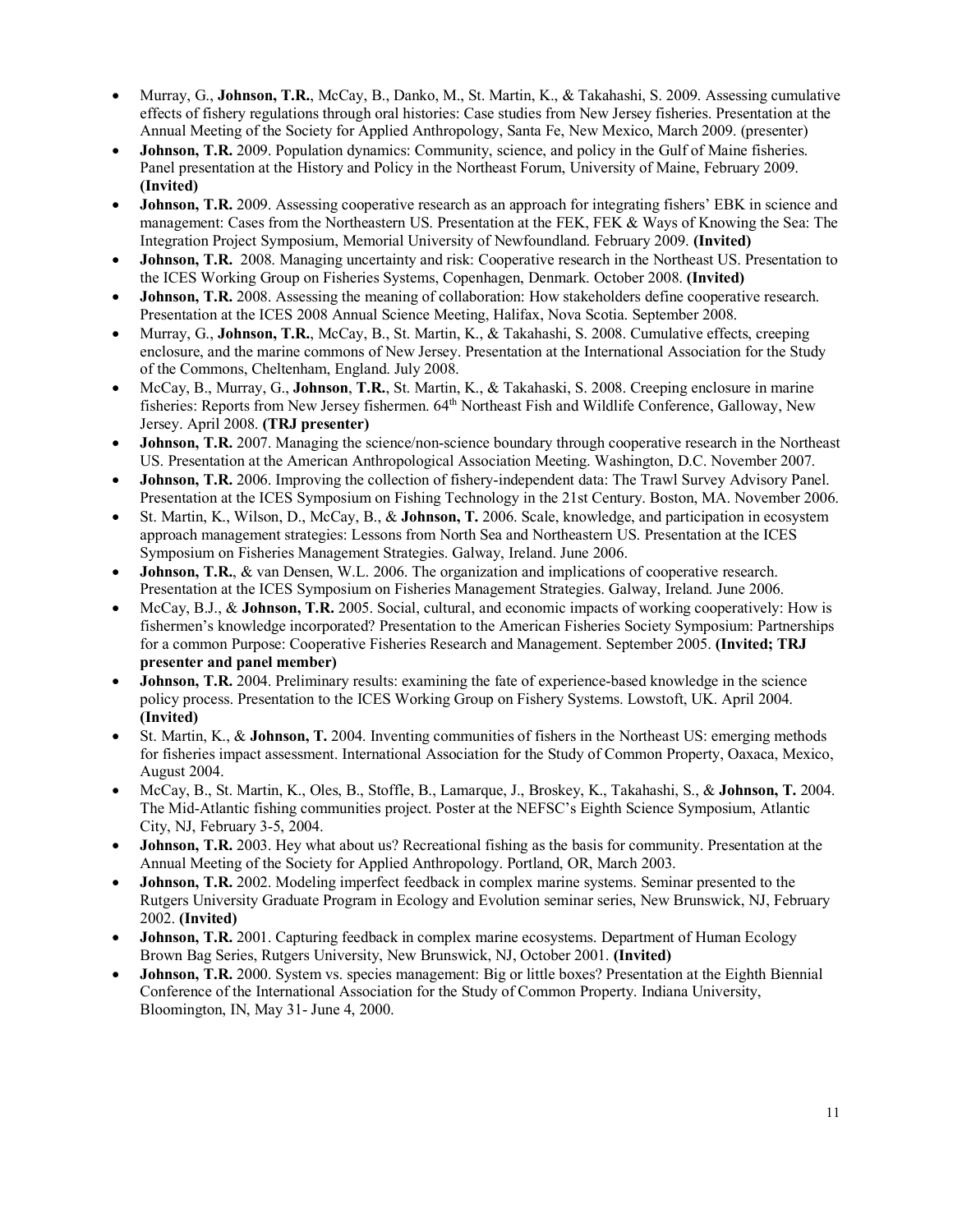## **SELECT PROFESSIONAL SERVICE**

- Contributor: Synthesis of the Science: Fisheries and Offshore Wind for the Responsible Offshore Wind Development Alliance (2020-2021)
- Member, ICES Working Group on Social and Economic Dimensions of Aquaculture, 2019-present
- Member, ICES Working Group on Maritime Systems (Working Group on Fisheries Systems), 2004-present
- Society for Applied Anthropology, Fisheries and Coastal Communities TIG, April 2014-2019
- Appointed member of the Maine DMR Sea Urchin Zone Council (Scientist), 2011-present
- Member of the Human and Ecosystem Impacts Scoping Group of the Governor's Ocean Energy Task Force Tidal Power Subcommittee, March-August 2009
- Fish Locally Collaborative, Science and Policy Working Group member; providing advice to regional stakeholders on community and ecosystem-based management, November 2009- (not active)
- Reviewer:
	- Review Editor, Aquatic Foods, Frontiers in Sustainable Food Systems, 2021-present
	- Special Section Editor, *Bulletin of Marine Fisheries*, July 2016-2018
	- Reviewer for Sea Grant proposals: ME, AK, OR, NC, NY, VI, CA
	- Proposal Reviewer: NSF: Science and Technology Studies (STS) and Ethical and Responsible Research
	- *Reviewer for: Bulletin of Marine Science, Ecology and Society, Environmental Communication, Estuaries and Coasts, Fish and Fisheries, Human Organization, Global Environmental Change, ICES Journal of Marine Science, International Journal of the Commons, Journal of Environmental Management, Marine Policy, Maritime Studies, Ocean and Coastal Zone Management, Policy Studies Journal, Population and the Environment, PNAS, Society and Natural Resources, Sustainability*, *Sustainability Science*

#### **SELECT UNIVERSITY SERVICE**

- University of Maine Graduate Board (2010-2013)
- Departmental (School of Marine Sciences)
	- o Policy Advisor Committee (Sept 2021-present)
	- o Marine Policy Program Coordinator (June 2021-2024)
	- o TA/RA Assignment Committee (Sept 2014-present)
	- o Academic Review Board (March 2014-2020)
	- o Marine Policy Program Coordinator (Sept 2014-2017)
	- o Dual Degree Program Coordinator (Sept 2014-2017)
	- o Policy Advisory Committee (Sept 2014-2017)
	- o Graduate Curriculum Committee (Sept 2014-2017)
	- o Marine Policy Search Committee (Nov 2014-2015)
	- o Director Search Committee (Apr-June 2015)
	- o BA in Marine Studies Working Group (Sept 2014-2015, chair)
	- o Professional Masters Working Group (2014)
	- o Seminar Series Co-Coordinator (2011-2013)
	- o Marine Science and Economics Search Committee (May 2012-Oct 2013)
	- o Graduate Admissions Committee (2009-2012, 2013)
	- o Director Search Committee (November 2011-April 2012)
	- o Research Faculty Search Committee (July 2009-Oct 2010)
- External Peer Committee Service (UMaine):
	- o Department of Communication and Journalism (2015-2018)
	- o School of Economics and School of Marine Sciences (2014, Chair)
	- o Maine Sea Grant, Promotion Committee (2015)
- Sustainable Ecological Aquaculture Network (SEANET)
	- o Science Management Team (Feb 2015-2020); Stewardship Council Member (Sept 2015-2020)
	- o Theme 4: Human Dimension Team Co-Leader (Jan 2016-2020)
	- o Social-Ecological Systems Research Lead (Feb 2016-2020)
- Sustainability Solutions Initiative (SSI)
	- o Research Council (2010- 2014) and Curriculum and Culture Committee (2009-2010)